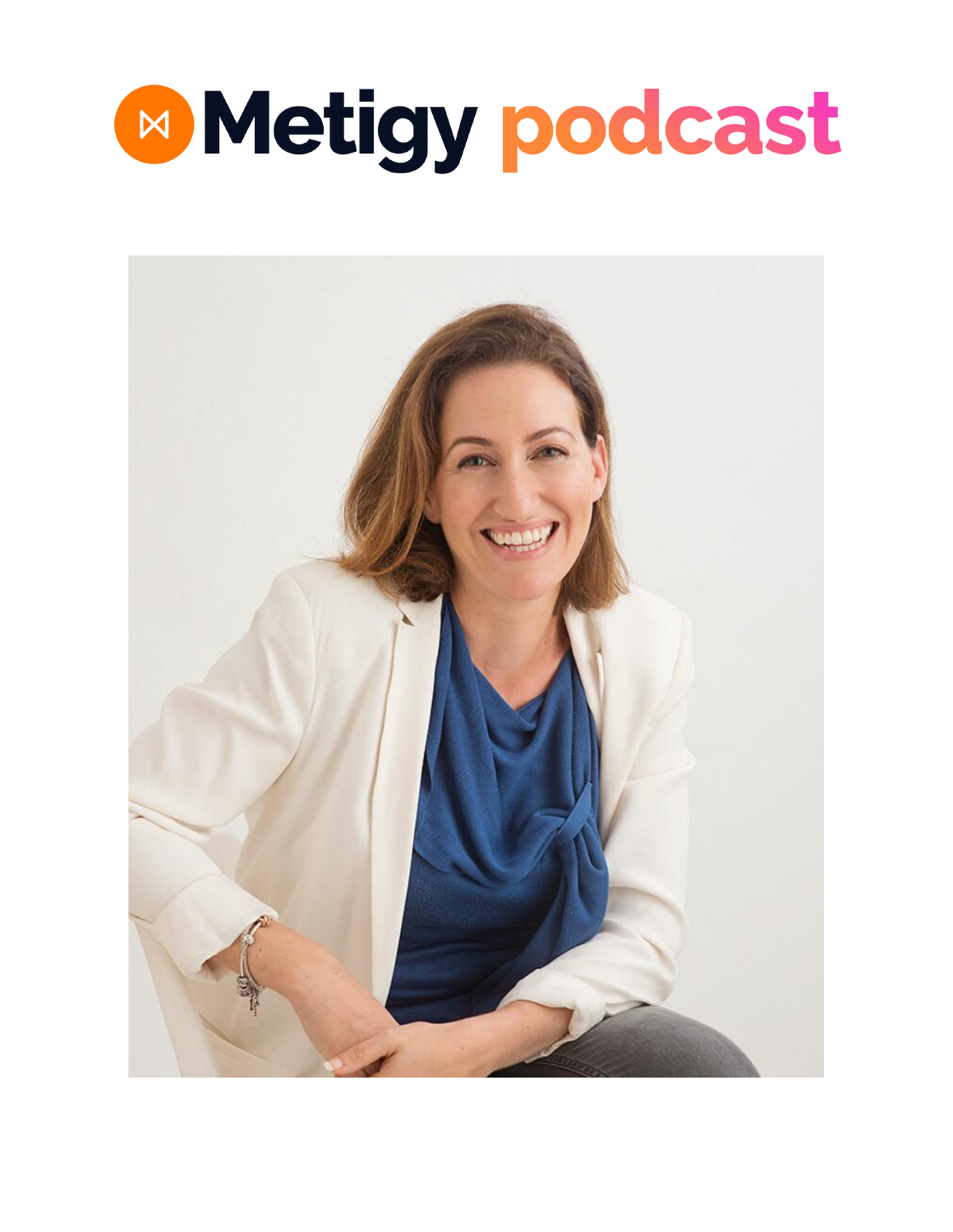# **Mastering leadership and culture transformation with Hiam Sakakini, The Culture Equation**

## Daren (00:04):

If you have a small business and this small business has employees, how deeply have you thought about their happiness. As a small business owner, this can easily get missed while you focus on your product, your service, operations, marketing, sales, legal, finance and so much more. To find out why employee happiness, leadership and culture should be a top priority, you should listen to this episode of Forward Thinking. Hey everyone, I'm Daren lake, the audio content manager here at Metigy. Welcome to Forward Thinking, a podcast by Metigy. In this series, we speak with inspirational business owners, brands and marketing experts to learn from their experiences on the frontline and uncover what it takes to build a world class business.

## Daren (00:52):

If you've ever wondered what great companies do differently than the rest, then you've come to the right podcast episode. While working across 13 countries as a senior leader at Google, Hiam Sakakini mentored thousands of Google managers and watched the company grow from 21 billion to 110 billion in revenue. Now transforming company's culture as the CEO and founder of The Culture equation, Hiam is able to mentor scale up that a pre or post series B. Hiam has plenty of valuable knowledge to drop for business leaders and motivated workers who wish to incorporate more value to their teams in their own company and across industries. A few things you'll learn in this episode, what the hiring process of Google can teach your business about leadership. Practices your business can do to keep employees happy. What working across 13 countries can teach you about working with a diverse culture. Tools that can help you prioritize tasks in your startup, and much more. Let's get into the chat with employee number four slash Metigy's head of content, Brendan Hill and Hiam.

Brendan (01:55): Hiam, welcome to the show.

Hiam (01:56): Thank you for having me.

#### Brendan (01:58):

So super impressive profile, early employee at Google, all the way back in 2007 and something that caught my eye on your profile was that you love discovering what companies do differently from the rest. So was this something that you learned at Google and other companies that you've worked at?

#### Hiam (02:15):

Yeah, I think so. I think when I left DHL, which is a company I worked just previously to Google, I decided to apply for kind of my top 10 companies that I'd like to join and Google was actually only number seven or eight. Nobody had really heard of Google. In fact, my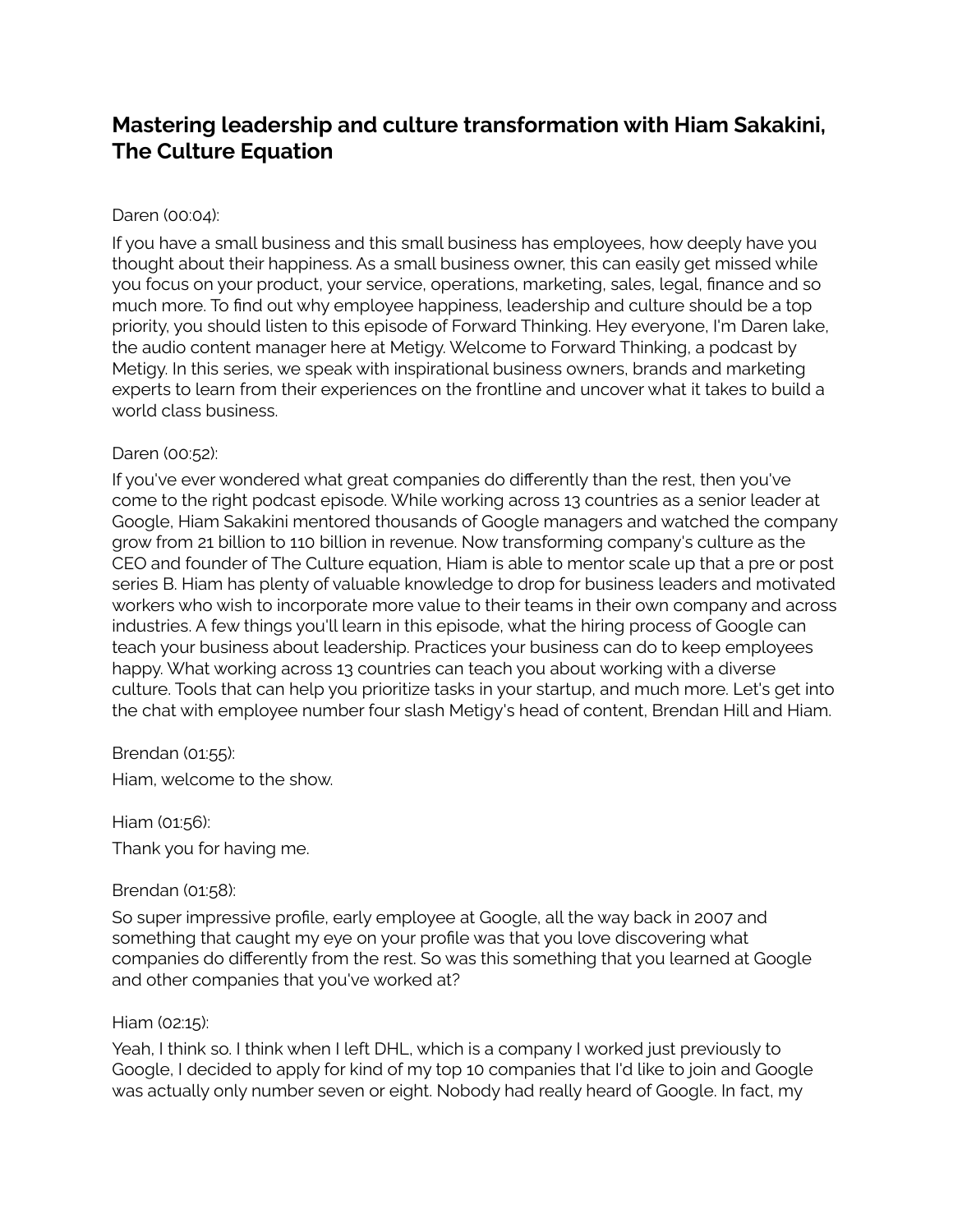father said Google schmoogle who calls our company such a silly name. And it was a lot of banks that were at the top and some well known names, like for example, Chanel. And I remember going through an interview process for all of them around about the same time, I applied for them all at the same time and then I started interviewing. And the thing that stood out to me about Google was the, first of all that interview process, really was so different. And really to me at the time, quite strange, because they were asking me very much about my philosophy, my views, my attitude, my motivations, and just a sliver about my experience, which was the 99% of all the other interviews.

## Hiam (03:13):

It was a long process, much longer than the others. Probably three times longer. They really to make sure they had not just the right fit for this job, but the right fit for the company. And then they had multiple layers of sign off and really interesting. So that peaked my interest because I think if it wasn't even for that interview process, I don't think I'd have been that interested. It was just another .com, it was just another internet company and I was just kind of mildly curious, but that interview process really stood out to me. So I think in terms of what do the best companies do differently from the rest? The very first thing is I think they really hire right. And they pay attention to that hiring process and they hire more for attitude, motivation, culture fit than they do for skills.

## Hiam (04:00):

Skills are very important, but they're not the be all and end all. And they're not hiring for just the right, that particular job that's open now, they're thinking about future jobs for this particular person or will they enjoy career path with us? What kinds of things could we see them doing in the future? And do they have leadership is a big one for Google. Everyone was hired in a quarter of the hiring process, an interview process was around your leadership style, even though you might not be hired immediately for a leadership role. So that was really interesting.

# Brendan (04:33):

Something else that's interesting on your LinkedIn profile, speaking of leadership, I see that you managed over 1000 different managers at Google while you were there.

#### Hiam (04:41):

Well, no, I didn't manage them. I was doing leadership development for managers. So helping managers to lead really, really well in a company that was growing super fast. Which really meant that if you wanted the opportunity to be a manager, it was coming at you pretty quick. But usually this is a kind of a pitfall that most companies fall into is that they hire, or they promote somebody into a manager role because they have exceeded expectations. So if you're in sales and you want to be a sales manager, usually they'll hire the person who is constantly exceeded expectations. And so they've hit their target, every quarter. Does that necessarily mean you're going to be a great manager?

Brendan (05:24): No.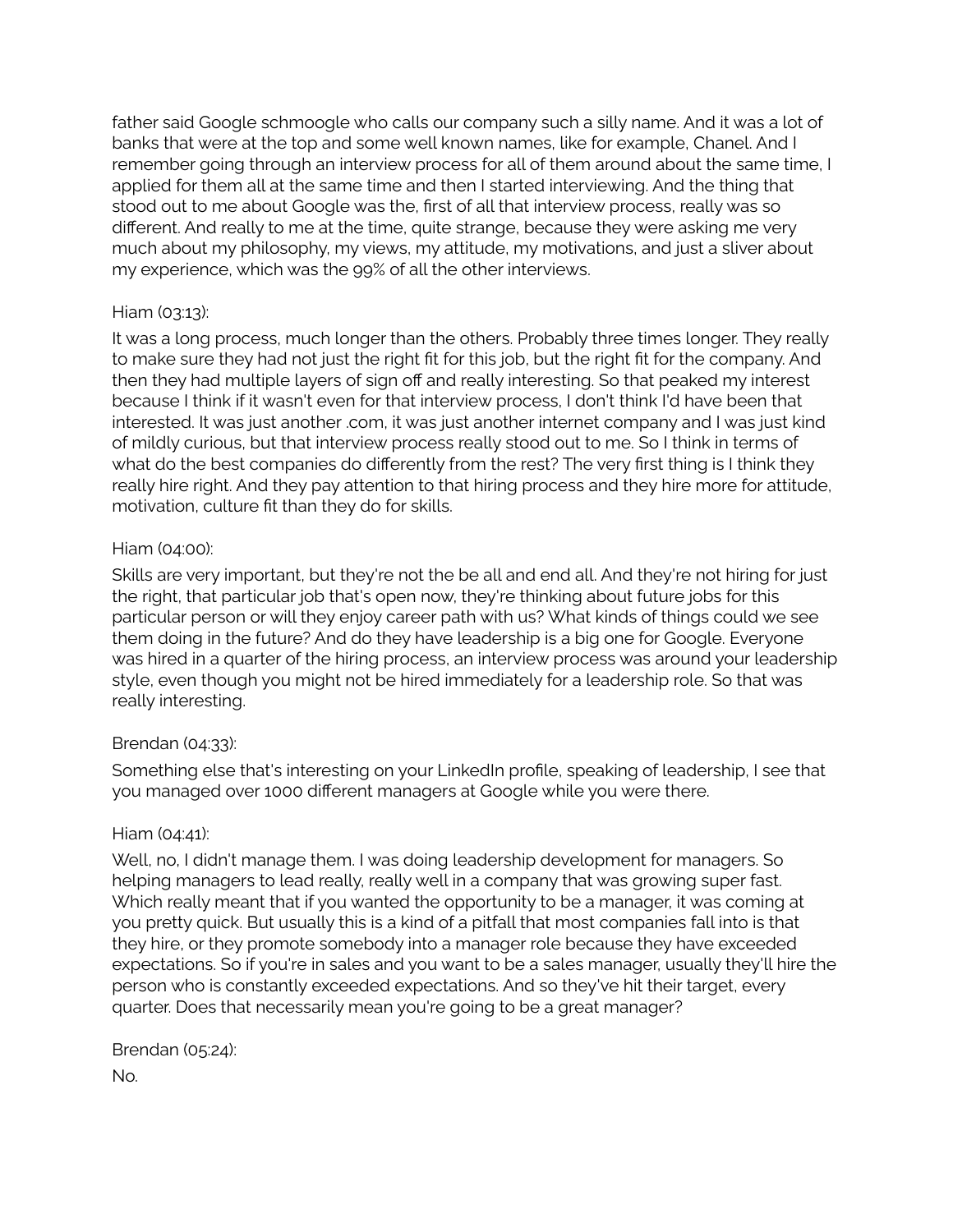## Hiam (05:26):

It could. Yeah, but not necessarily. So I think one thing I realized over that time, especially in that leadership development type role was that we've got to think differently about how we promote people into managing other people. What are we looking for? What kinds of things make a great, great manager or great leader. And thankfully working at Google, they actually did a lot of research around this. And they published that and it's all up there and anyone can have a look at what was termed at the time project oxygen. So there are 10 great traits of top leaders and managers that you can look up. But the first one, if you're interested is they are a great, great coach.

## Brendan (06:09):

Okay. So, yeah. So in what ways would they coach?

# Hiam (06:13):

I think what's exciting about coaching being the one attribute of great leaders is that it flips the whole thinking around autocratic leadership to more servant leadership. So you are somebody who doesn't have all the answers. The company is moving at such a rate that it's going to come up against challenges that we've never were faced before. So the only way of overcoming those challenges is through your people, not moving your people around like pawns, but actually working through them. And the only way you can do that is ask them questions.

# Hiam (06:49):

So when they come to you with a challenge, rather than give them what you think is the answer, you ask them the questions that help them to come up with the answer themselves that helps them feel more empowered. It helps them come up with answers in the future without even coming to you. It frees up your time for more strategic things. And to be honest, it helps them to then approach other people in the same way, whether it's when they might have to answer customers with specific challenges, they might take a coaching approach, which would result in a deeper relationship with their customers. That's a good knock on effect.

# Brendan (07:24):

And I mean, businesses, these days, there's so much focus on acquisition of new talent. So, I mean, you worked a lot with culture at Google as well. So I mean, what type of areas did and practices did you instill to make sure the staff were happy and you didn't have to waste time hiring new staff and that continuous influx of newer trainings and everything like that.

#### Hiam (07:47):

Look, I think if you were to wait your time, you always will wait your time more on hiring again. And I think that is the secret sauce in terms of hire right. And then a lot of things you don't have to remediate later. And I think the other thing, and in terms of culture, which was really interesting for me was the onboarding process. And I think that's kind of folklore and I see that in movies like the intern, everyone's wearing their crazy hats and going through this ridiculous onboarding process, but it was really where you felt the culture in the most acute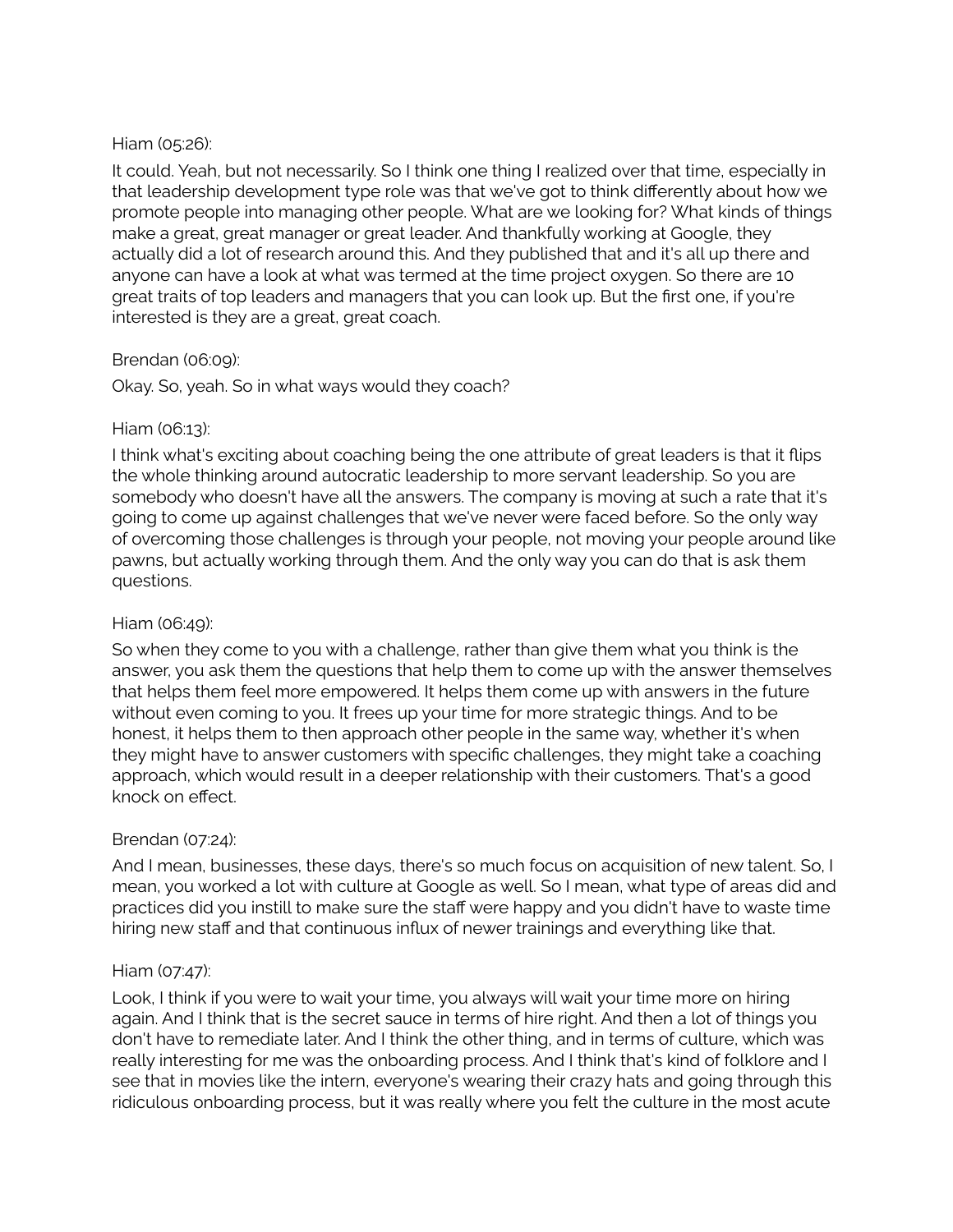way. And you should feel your company's culture in the most acute way at the very beginning. This should feel different. There should be a different vibe. It should be something almost tangible. I see culture as kind of your autoimmune system. It fights the bad things that try and attack an organism or a thing, which is your organization and it allows good things in. So if you set that culture up right from the get go, you don't have to worry later on in life.

## Hiam (08:54):

Things that might enter that are kind of not right, will eventually find their way out, much faster than if you didn't set up this wonderful culture at the very beginning. And culture doesn't have to look like Google, everyone that puts time and effort and intention and good intent into their culture, it's their culture, it's very unique to them and it's great for them. I think in the absence of doing any of that, you have nothing, you have no personality. The organization doesn't feel welcoming, it just feels kind of haphazard, people aren't really sure where they're going, what they stand for, why they're there, they're questioning whether they even should be there and it doesn't feel good. So I think putting time and effort into your culture, your values, your purpose, what you stand for, what you're there to achieve and helping people to really get to grips with that at the very beginning of their career with you is time well spent and invested.

## Brendan (09:50):

Yeah. I think one of the best examples that I've seen, all of those different things executed is Zappos, the shoe company in Las Vegas. So I went on their tour. I mean, they say that it is harder to get into Zappos than it is to Harvard now. Yes, this is, so I mean, they have lots of great initiatives. How can small and medium businesses in Australia pick up on these great examples of the Googles, the Zappos. What can they do to motivate and keep their staff happy and improve their culture?

# Hiam (10:23):

I think again, first and foremost is really put time and effort into thinking about this. This isn't just something you do as a once off, when you set up your company and you kind of write your constitution and you think these values up and you put them down on paper and that's it. It's actually something that's baked into your strategic plan. It's not a footnote. It is core to your strategic plan. So front and center, because it underpins everything. Strategic plans will last maybe a year max, the way things are moving so fast these days, but culture lasts forever. So put time and effort an intent into designing it and then sustaining it for the long term.

#### Brendan (11:05):

I guess another good example is Virgin. So Richard Branson developed the culture early on. And to this day, you get any communication from Virgin, it's all in that same brand and tone. Yeah.

#### Hiam (11:12):

Yeah. Even small things like that. Developing that internal brand, thinking about your internal, almost it doesn't have to be the exact same setup as your external brand. You can have an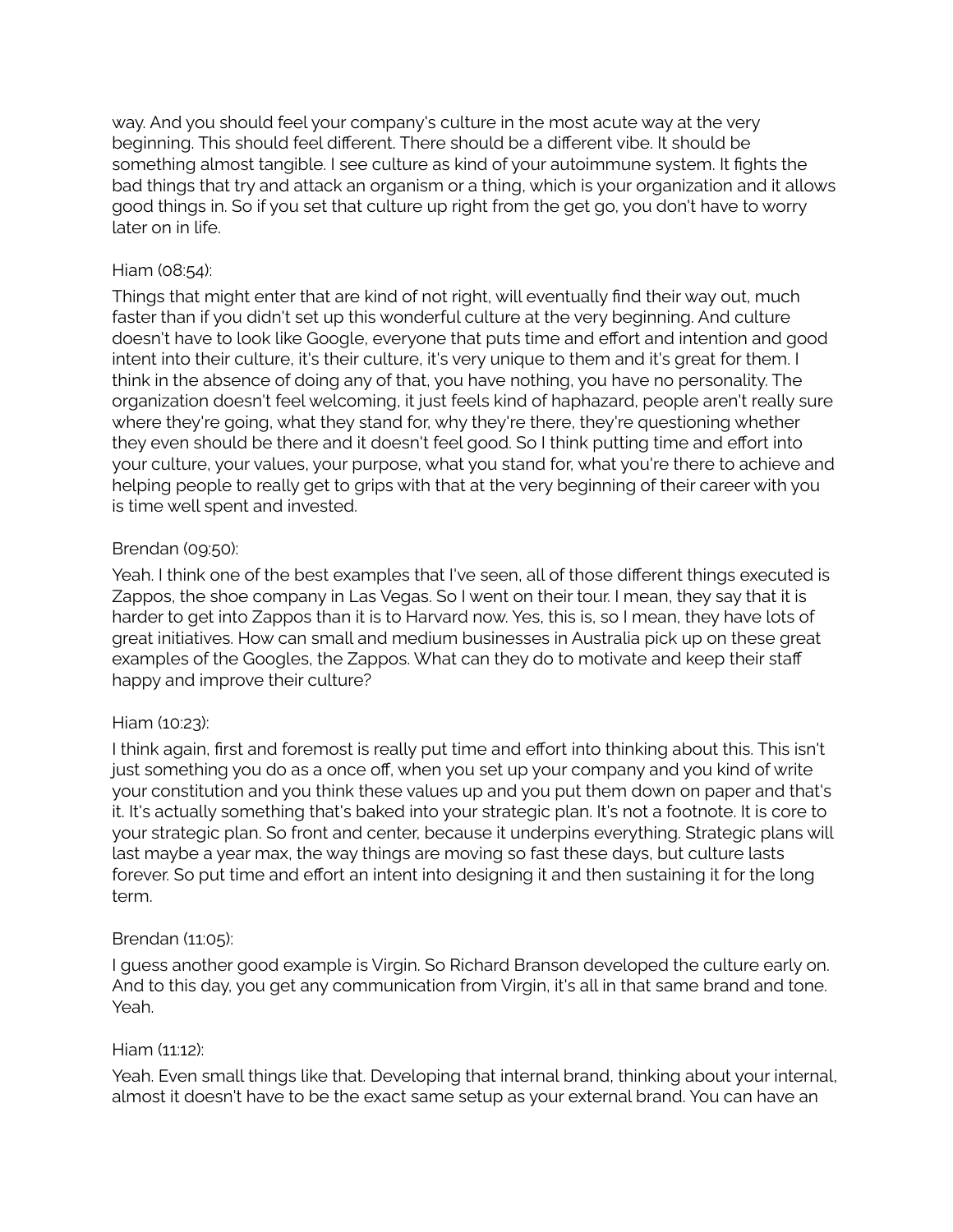internal logo, you can have your internal kind of brand guidelines, templates and communication guidelines, things that you use internally. Obviously an intranet is ridiculously important and so many companies forget this step. How you use an internal system to communicate with your ever growing employer or employee base. Yeah.

#### Brendan (11:46):

Interesting. And so you worked over 15 different countries during your time with Google. What can we learn from, obviously we've mentioned big examples from the United States. What can smaller, medium businesses in Australia learn from your insights to, I guess, all the people that you worked with overseas?

#### Hiam (12:06):

Well, it's interesting. We're moving into a time now where you can do so much with a diverse workforce that's scattered across many locations, right?

## Brendan (12:16):

Distributed. Yeah. I was just listening to Matt Mullen, we talk the CEO and founder of WordPress and Automatic, has over 1000 staff all distributed, no head office.

Hiam (12:27): No head office. Yeah.

Brendan (12:28): It's crazy.

#### Hiam (12:28):

So at the end it becomes even more important, I guess, to think about that culture, because it's not going to be contingent on this vibe that you get from an actual office space anymore. So your virtual walls are probably your communication channels and things like that. But also I think culturally diverse teams, just knowing a little bit about, and asking about the different cultural nuances of the people that make up your team. I think that was interesting for me, having a team of people, I was based obviously in Australia, but there was people in my team from Japan, China, India, and yeah. There's certain things that you can and should do for different cultures to make them feel welcome and to make sure that their views are heard and perspectives, so that was something that was interesting. So that's something to take time to do as a leader, if you've got a diverse workforce that's scattered everywhere.

#### Brendan (13:22):

I know that's another area you're passionate about is diversity in the workplace. Can you touch on why that's so important to you?

#### Hiam (13:29):

Yeah, definitely. Diversity can mean so many things. I think we overuse it in terms of gender, sometimes. Obviously it can relate to age and I think now we have more people reentering the workforce after they retire because yeah, we're living longer. And I think that's something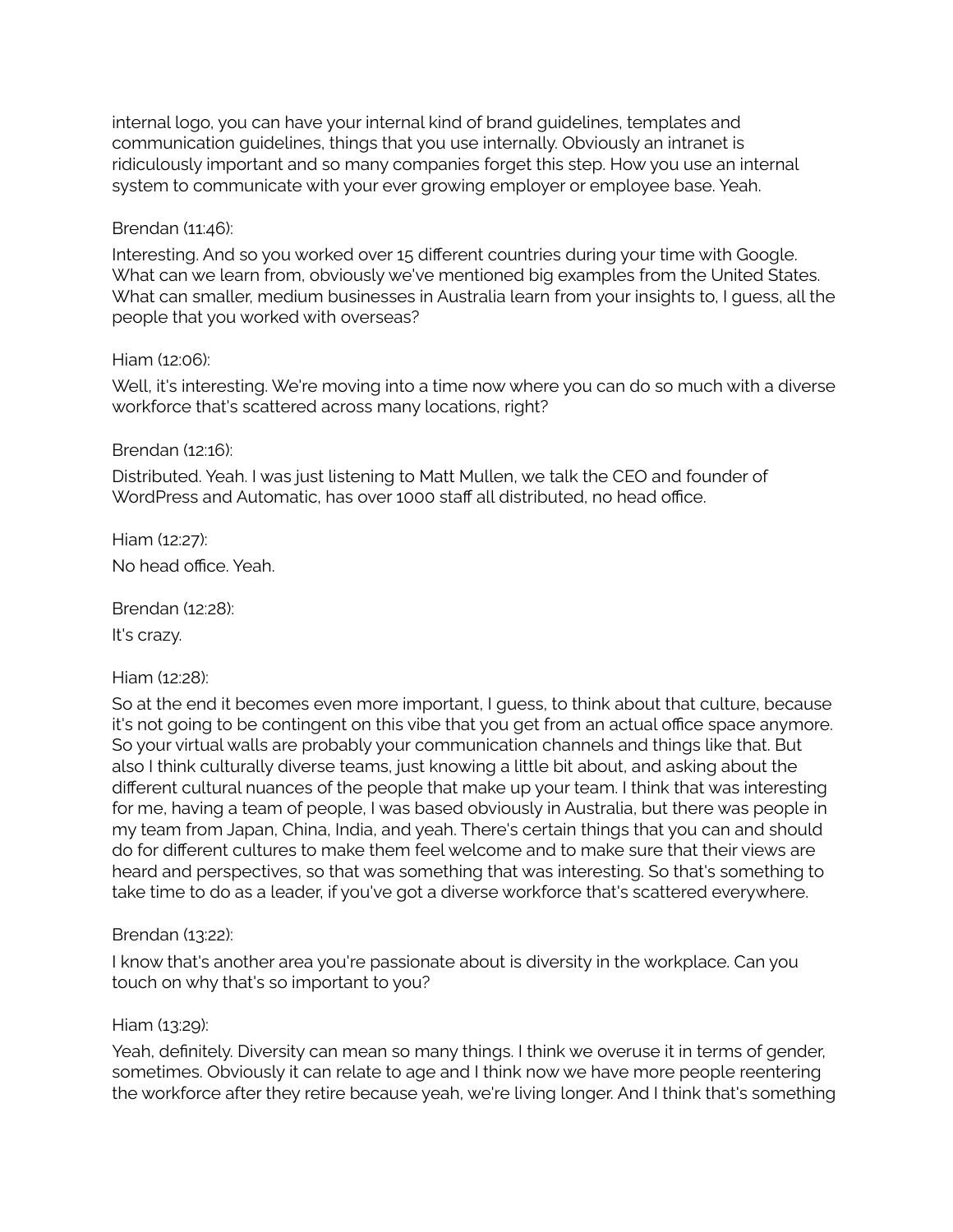to think about. And we've got people who are also now coming into the workforce earlier, because there might be skipping uni and not finding value in that typical traditional university education. So this huge breadth in terms of age range in the workforce, that's diversity, but one area I'm particularly passionate about is around people, the disability, whether it's physical or neuro. And I really feel like we're missing out on a really talented pool of people, again just because maybe they couldn't physically get into a building or it's very hard to adapt for their needs.

## Hiam (14:27):

But now again, with technology they can dial in or VC in from anywhere from their. So I think we really should be thinking more about this pool of people who have been neglected, who have been marginalized. One in five people in Australia have a disability. And less than 50% of them have a job, but they all have incredible talents. And as well as those, for example, on the autism spectrum, I think that the rate of employment for them is even lower and yet look at what they can do when it comes to technology, big data, software development, testing. They're just such an overlooked population. So massively passionate about that. Give a lot of my time to this particular area.

#### Brendan (15:13):

Amazing. And can you tell us more about remarkable, the project that you're involved with?

#### Hiam (15:17):

Yeah. Remarkable is a accelerator program that's focusing on tech startups in the disability space. So helping again, people with disability to be more socially included, whether that's from a physically getting them into the workforce or society or just enjoying more experiences. So using technology from a number of different angles. And what I do for remarkable is I offer my time to mentor a startup, one startup for each round. So I can help them in a more tangible, useful way than just popping in and out every now and again.

# Brendan (15:57):

Yeah. Awesome. Another interesting thing that I saw on your bio is that you like to talk about mistakes. So obviously, it is a bit of a cliche as well that mistakes are the key to our success, but a question that we like to ask people on the podcast as well is what advice would you give to your 20 year old self? So what mistakes have you made in the last few years?

#### Hiam (16:22):

Yeah, I think 20 year old self would be around. I think not saying no when I was in business as in, I would have so many great opportunities that I found it very hard to say no's. But I wasn't being very mindful of literally my capacity to deliver. So instead of saying no, I should have said things like, great, do you need this right now? Or could we schedule something in the not too distant future to deliver on this project? Or I should have spaced things out rather than just saying yes, yes, yes, yes, yes to everything and being extremely excited about what that could mean for my career, but it eventually meant burnout. Yeah. So I think just being a little bit more careful about my energy and how I was spending that, not necessarily my time, but my energy.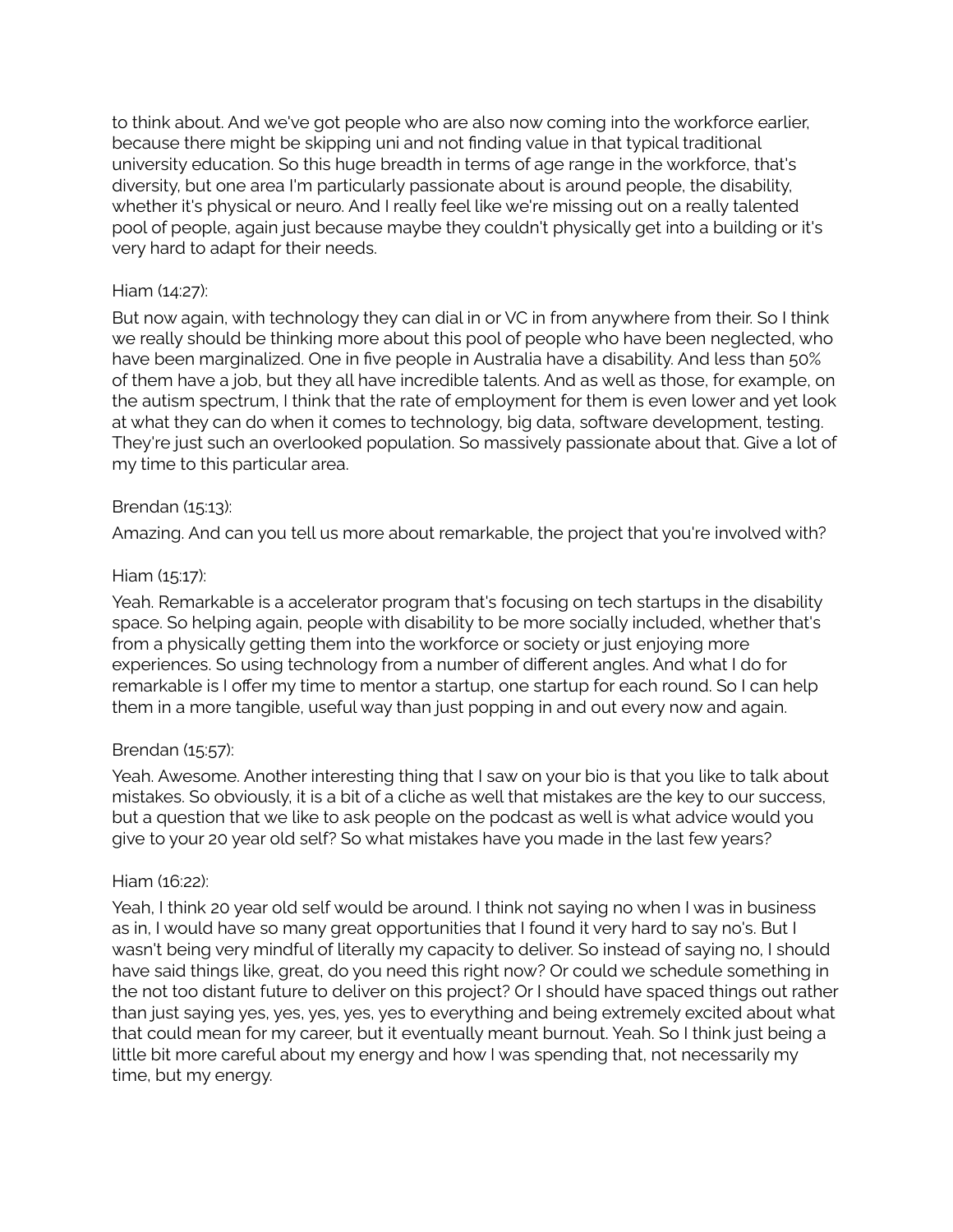## Brendan (17:14):

Right. And how do you prioritize tasks now? Obviously you are running an early stage business. There's so many opportunities. It's hard to know where to focus. Do you have any filters or any procedures that you use now?

## Hiam (17:28):

Yeah, I mean in a brand new business, again, I think it's really important to just kind of bring the tools I used from my previous corporate life into startup. And that is just really good planning. Setting things up quarter by quarter, figuring out what my big goals are doing. The typical planning and execution as you would in a larger organization, all be it a lot faster because startup life is particularly fast. So yeah, that's definitely one of the filters I would use. I love using new tools, for example, simple tools like [inaudible 00:18:04] really have changed my life. Just being able to use those type types of dynamic tools. Yeah. I've got a great virtual assistant now that helps take away all the administrative load.

#### Brendan (18:15):

Interesting. Tell us more about your virtual assistant. Where did you find them?

## Hiam (18:19):

Through a company called virtual hub. Yeah. And they help connect and match you with the right person for you and your business. So interview, process, and then you can have them for a half day or a full day, five days a week. Worked out quite well.

#### Brendan (18:36):

Excellent. Another question that we like to ask our guests, Hiam, is if you were given Aladdin's three wishes with Disney rules, what would you wish for?

#### Hiam (18:49):

That one was confusing because I was thinking about whether I wanted personal wishes or more from a professional workplace perspective. I'll give you both. On a personal, I have two, I am in the process of moving house and if I had Aladdin's wish, I would wish that somebody could just come in, pack everything up, move everything for me, do all that heavy lifting and unpack and have it all just perfectly put away in the new house because I'm dreading this. But from workplace perspective, I guess back to truly inclusive workplaces would be something I would wish for. And another thing I guess going back to of the kind of the gender point is true parody. So fair pay and you know, for the same role based on whether it's male or female, everything is the same. So I think a hundred years I think is what we're projected to wait for that. I think it can be done sooner. I'm hoping.

#### Brendan (19:51):

Yeah. Amazing. And are you a big reader Hiam?

# Hiam (19:56):

I do read quite a bit, but not in the last two, three months. I haven't picked up a book at all. I have to say. Yeah.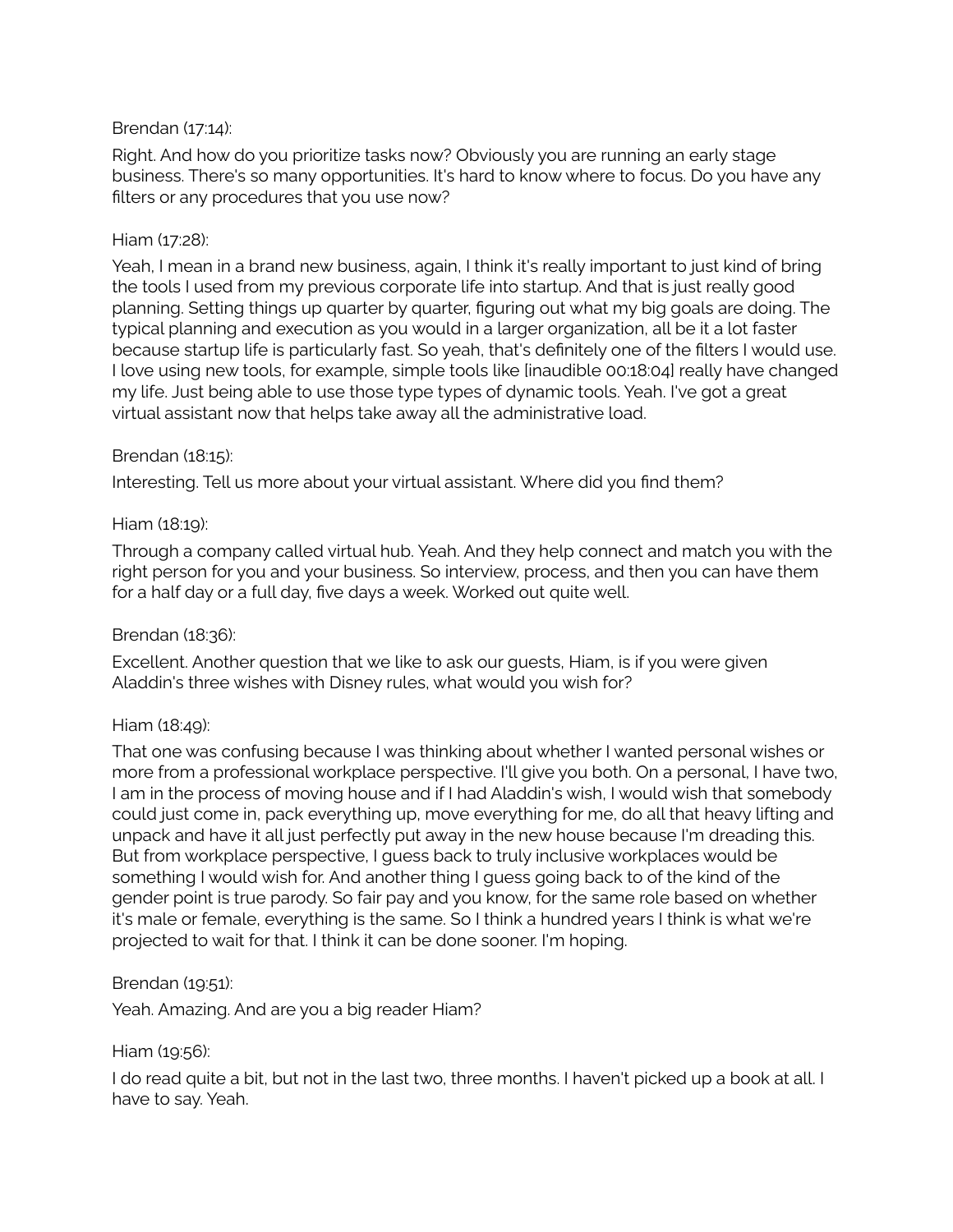Brendan (20:04):

Any books that you can recommend from the last couple of years to our audience?

#### Hiam (20:07):

Oh the last couple of years. Yeah. I mean there's everything that I learned at Google is beautifully summarized in the book work rules by Laszlo Bock.

#### Brendan (20:18):

Oh, yes. They may need to read that.

#### Hiam (20:18):

It's a good one. Obviously one of the things that as a game changer in the workplace is Carol Dweck's growth mindset. So that's another one I would highly recommend. One that I've found particularly interest is Dan Pink's latest one when, which is an interesting one. And that was more from the perspective of starting my own business.

#### Brendan (20:43):

And so you have got a new project underway. Tell us a bit more about that.

#### Hiam (20:46):

Yes. So the culture equation is the business I've founded. It specializes in culture change. Yeah. So if you're looking for easy tips on building a thriving culture that will sustain lots of changes, then sign up to the culture equations newsletter.

#### Brendan (21:08):

Amazing. Speaking of changes, I know you have some views on the future of work. So can you tell us your views around the future of work? I mean, small, medium businesses listening right now. What are their businesses going to look like in 10 to 20 to 30 years?

#### Hiam (21:26):

Oh, look, I think it's going to be probably smaller organizations doing a lot more with a lot less. And that's where technology seems to be coming in, in terms of being able to automate easily repeatable tasks. And that means as human beings, what we're left with is what computers and software can't do. And if you think about that, then human beings are uniquely placed to solve problems, really complex problems. They are uniquely creative and they are uniquely social. And so I feel like if we want to future proof ourselves, these are sort of areas that you need to make sure you focus on as you develop yourself. And that's something that I'm pretty passionate about and sort of the work that I do now is how to help human beings and organizations really future proof themselves for any business, because these are transferable skills, they're not just for one type of organization. And I think one of the biggest mistakes you can make is just honing your skills in a particular, say technical field and not focusing on these powerful business skills around creativity, around problem solving and around social networking and building relationships.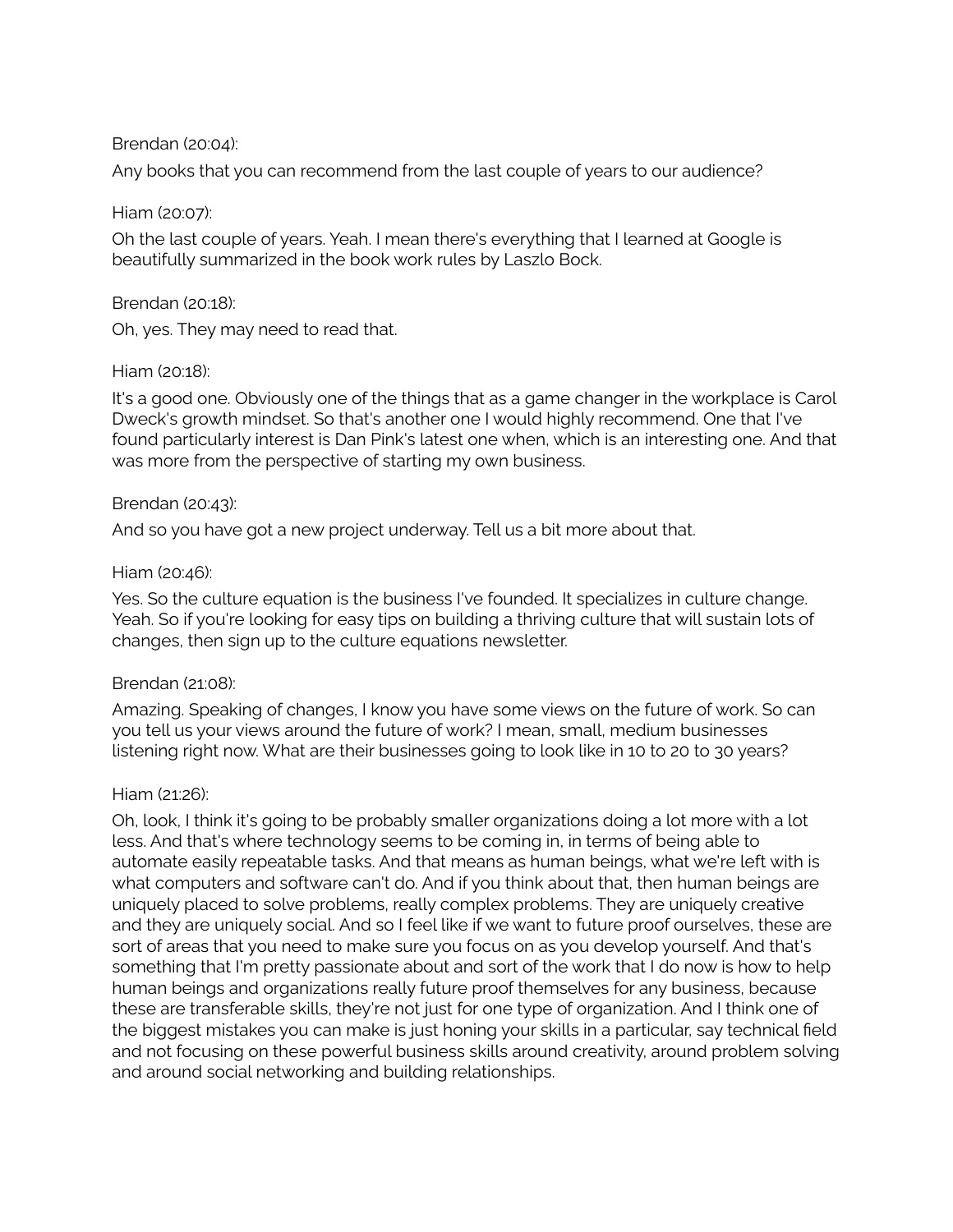## Brendan (22:51):

Interesting. So with the rise of automation, do you see people focusing more on areas that they're passionate about and that will stimulate more creativity in the workplace?

## Hiam (23:03):

Yeah, I think so. I think that's what we're all seeing. Aren't we, we're seeing this huge trend and I don't even think it's a trend, I think it's here to stay around people looking for purpose in their work. Knowing that their skills are transferable, that means that they can move very easily from one industry to another or from one job to another. So what's got to be, the differentiator has to be somewhere that they can do great work, that is going to have an impact. And that's what people are realizing more. So businesses are realizing they're going to have to answer this call and they have to articulate what differentiates them in the market. Are they just about profitability and growth or do they have something more to offer and what is that and how do we articulate that?

## Brendan (23:50):

Interesting. And have you got any stories that you can tell us from some of the companies that you're working with at the moment, after they've been through your different processes, what kind of changes are they seeing in their business?

#### Hiam (24:03):

Again, it's down to that really powerful storytelling and articulating what you stand for. So I find that the best place to start with any organization, small, medium or large is articulating your vision, what you stand for, what you want to achieve, what you can offer people who are going to come on the journey with you, the values that you, and by values, we really are about the behaviors that we want people to sign up to. When they come into our organization, those unique behaviors that will allow us to achieve that common goal together. So there's a lot that companies can think about as they set up themselves for the future.

#### Brendan (24:42):

So going down to a more personal level now, what's in your current business black box? What problem are you currently struggling with?

#### Hiam (24:51):

In my current business black box? Well, from a product perspective, it was the not knowing how to rapidly build great leaders that made me jump out of Google and into my own business. It was something I was allowed to experiment with at Google. I was given great leeway and in trying things. And then what I realized is traditional leadership development doesn't develop leaders. And why? I feel like it's too fluffy, people are put into a room and they're given an agenda and modules and everything is very nicely laid out for people. And that's just not the reality when it comes to leading in the crazy, volatile, ambiguous world that we're in. So I realized if you really want to create great leaders fast, you need to put them through real experience. You need to contextualize that experience. So help people to understand how they can bring that back to their real world really, really quickly.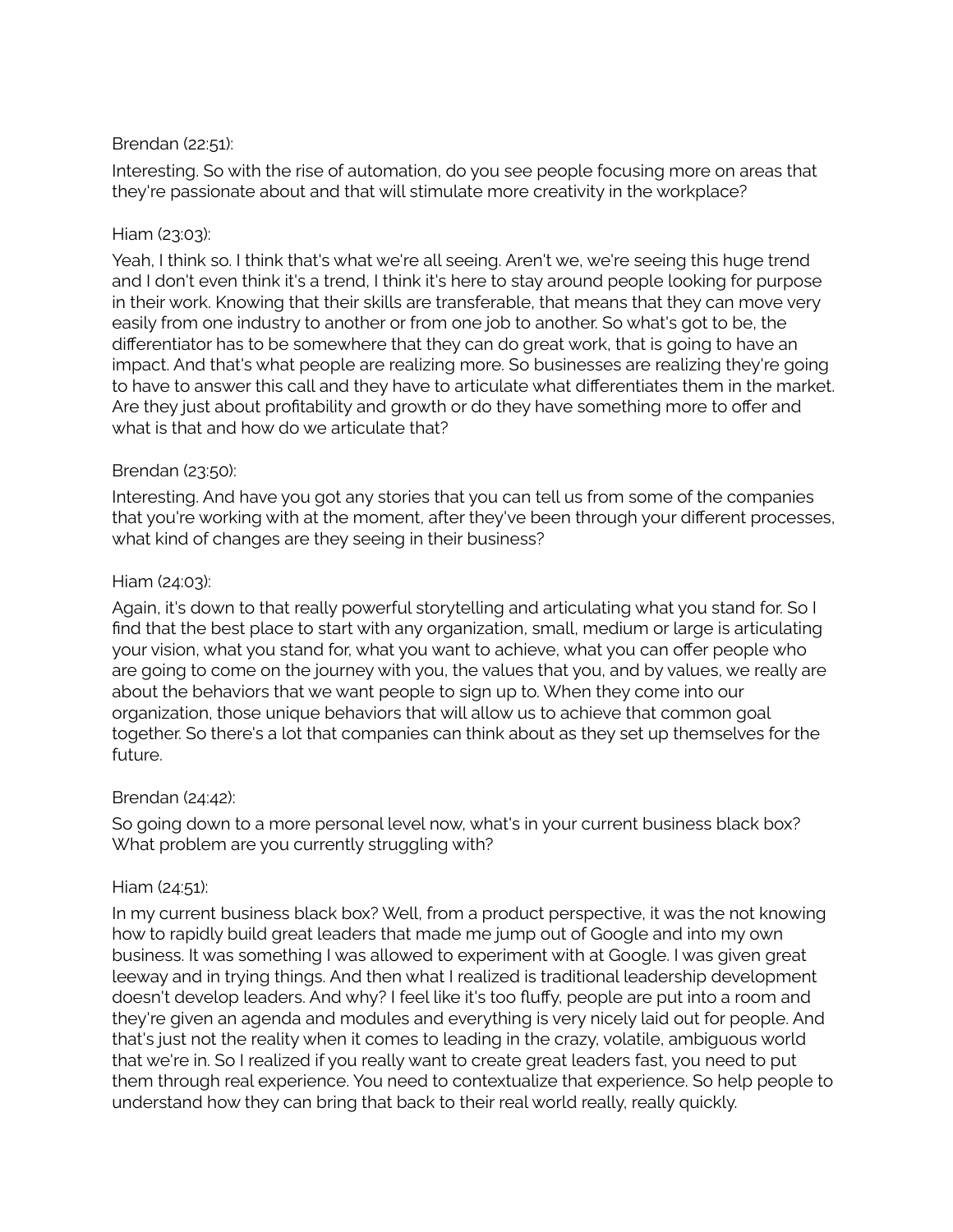## Hiam (25:56):

Give them lots of opportunity to network because I think, great leaders just have a great network. And they need to build that fast outside of their internal corporate bubble. So that's something I've been figuring out. And then on top of that, how to make it not just an in person, in a room type of experience, but blend it with a bit of online, offline coaching, team coaching, how to drip feed the right information at the right time. I'm probably on halfway there in terms of figuring it out. But I really feel like, it's something worth doing and worth doing well. It's kind of my black box, but it's when I'm really excited to crack.

## Brendan (26:40):

Interesting. And obviously with any business black box, you're going to look at tools for solutions. Have you come across any tools? Under a hundred dollars that have helped you on this journey.

Hiam (26:52):

So my own business under a hundred dollars, I'd say zero has been the best tool.

Brendan (26:56): Yeah. I use zero too, life saver.

Hiam (26:56): Yes. Life saver. Absolutely. Yeah, definitely.

# Brendan (27:03):

Awesome. Moving into the more abstract questions now. Thank you for all the great value that've provided to the audience so far. So we've got a few more questions before we wrap up. So first question, if you could have a billboard that all business owners would see, could have text, visuals, anything you want, where would you put it and what would it say?

#### Hiam (27:28):

Oh, wow. That's a really great one. Where would I put it and what would it say? And it could be a billboard, look, I had a internship in times square. And at the window that I had, looked over times square. I think, if there's anywhere to have a billboard, it has to be times square in New York. That's like the billboard-

Brendan (27:49): Exposure.

Hiam (27:50):

Yeah. In terms of what would it say? Look, a kind of a mantra that I live by, especially when I'm making decisions that seem counterintuitive is you can buy every thing in life except experience. That's something you have to earn. So that's my mantra that I might throw up there on that billboard in the middle of time square.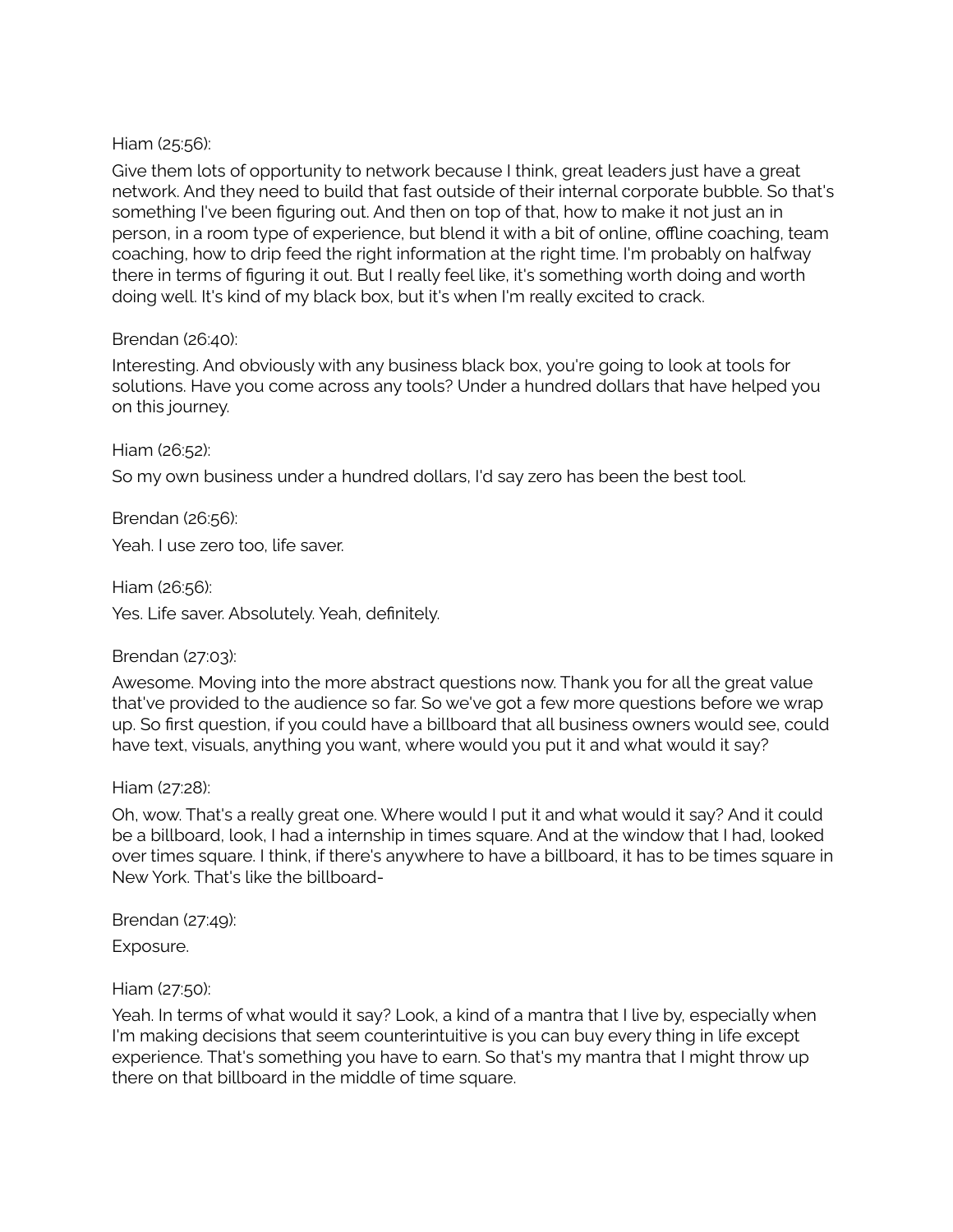Brendan (28:12):

Amazing. It's going to help a lot of people. All right Hiam. Thank you so much for coming on today and all the value that you've provided the audience, you can find all of Hiam's resources at metigy.com/podcast. And there is one final question that we like to ask every guest, it's a bit creative. It's a bit abstract again. Are you ready?

Hiam (28:33): Mm-hmm (affirmative).

Brendan (28:34):

So you're on the first flight to Mars with Elon Musk and the first settlers of all the SpaceX Starship Rocket. What business do you start when you land on Mars and how would you promote it to the new Marshians?

Hiam (28:46):

No, just to confirm when you get to Mars, there is no way back, right? Everyone who's-

Brendan (28:52): One way ticket.

Hiam (28:53): It's a one way ticket.

Brendan (28:54): That's up to you.

Hiam (28:54):

I don't know. I believe so. Is that not the deal, I thought people are actually booking their trips or not their trips. They actual, that's it, they're going to Mars, but they can't come back. I don't know. But in terms of what kind of business or something would I set up out there? I just can't do without food and coffee. So it would have to be a Cafe.

Brendan (29:13): Mars's first cafe.

Hiam (29:14): Maybe. Maybe Marshians like food and coffee.

Brendan (29:19): Smashed avocado on Mars.

Hiam (29:20):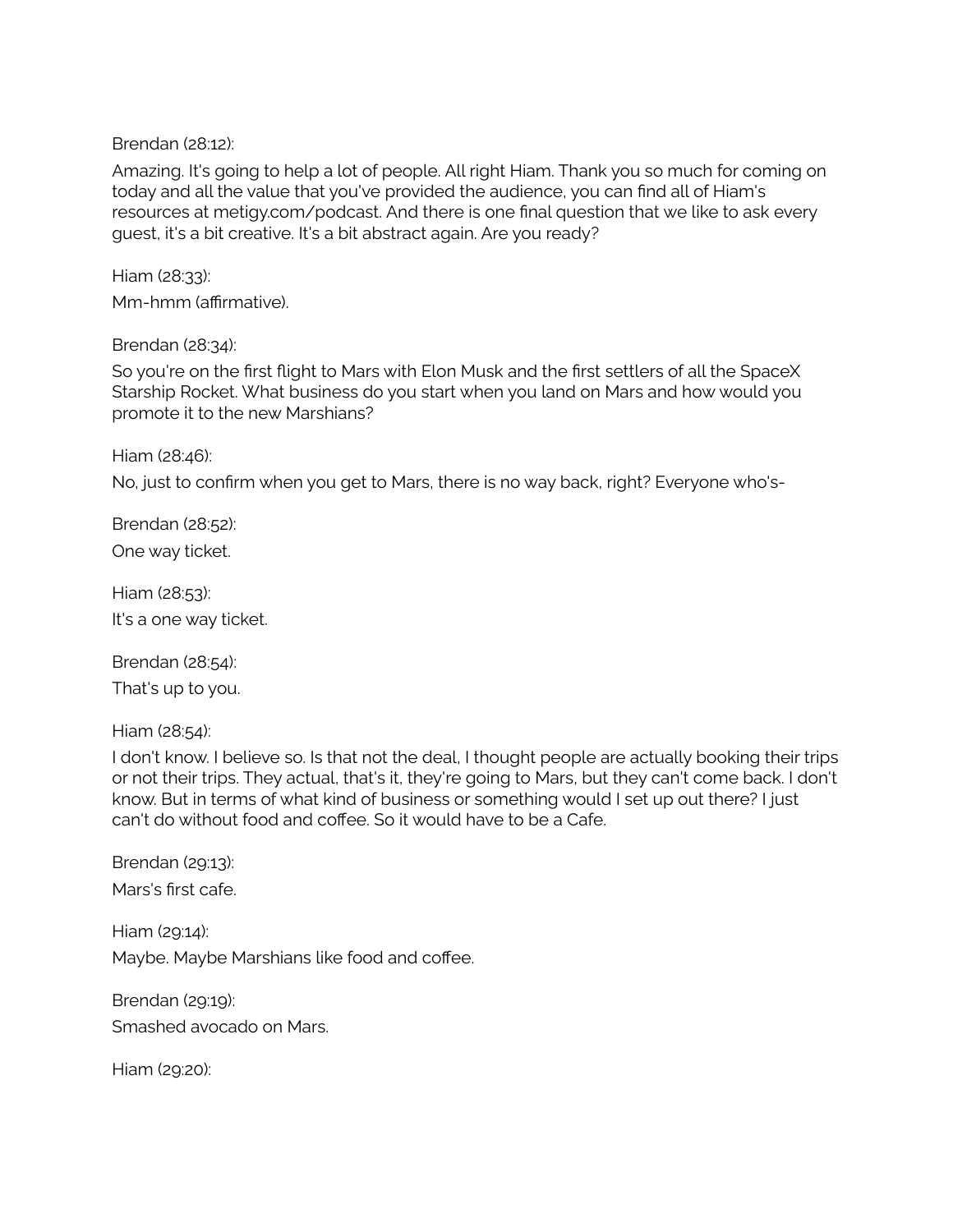Maybe. Who knows. Flat white, strong and equal. Yeah. So maybe that's something that will bring us together with our hosts on Mars. Maybe they'll like our type of food, and maybe they could have their own menu and we could have our own menu and try each other's out. I don't know.

Brendan (29:38):

You're already building that culture on Mars.

Hiam (29:41): Let's see.

Brendan (29:44):

I love it. So Hiam, I really appreciate your time today. Anything you'd like to say before we wrap up and how can people get in touch?

Hiam (29:50):

Yeah, definitely just follow us at the culture equation. We have social media set up on Facebook, Twitter and LinkedIn, and drop us any types of topics that you'd like us to focus on. And we will definitely be looking forward to answering those questions and topics in future newsletters, potentially some podcasts.

Brendan (30:12): Oh, very exciting.

Hiam (30:13): Of our own.

Brendan (30:13): Very exciting. I look forward to listening.

Hiam (30:19): Thank you.

Brendan (30:19): All right. It's been fun. Thanks for coming in.

Hiam (30:19): **Thanks** 

Daren (30:22):

From Metigy, You've just listened to Forward Thinking. Again, I'm Darren and Metigy hopes we helped you find more insights and tips into your business. To find out more about Metigy and get a listener exclusive three month free trial, visit us at metigy.com/podcast. And while you're there, go and check out some more episodes. If you like what you heard, please